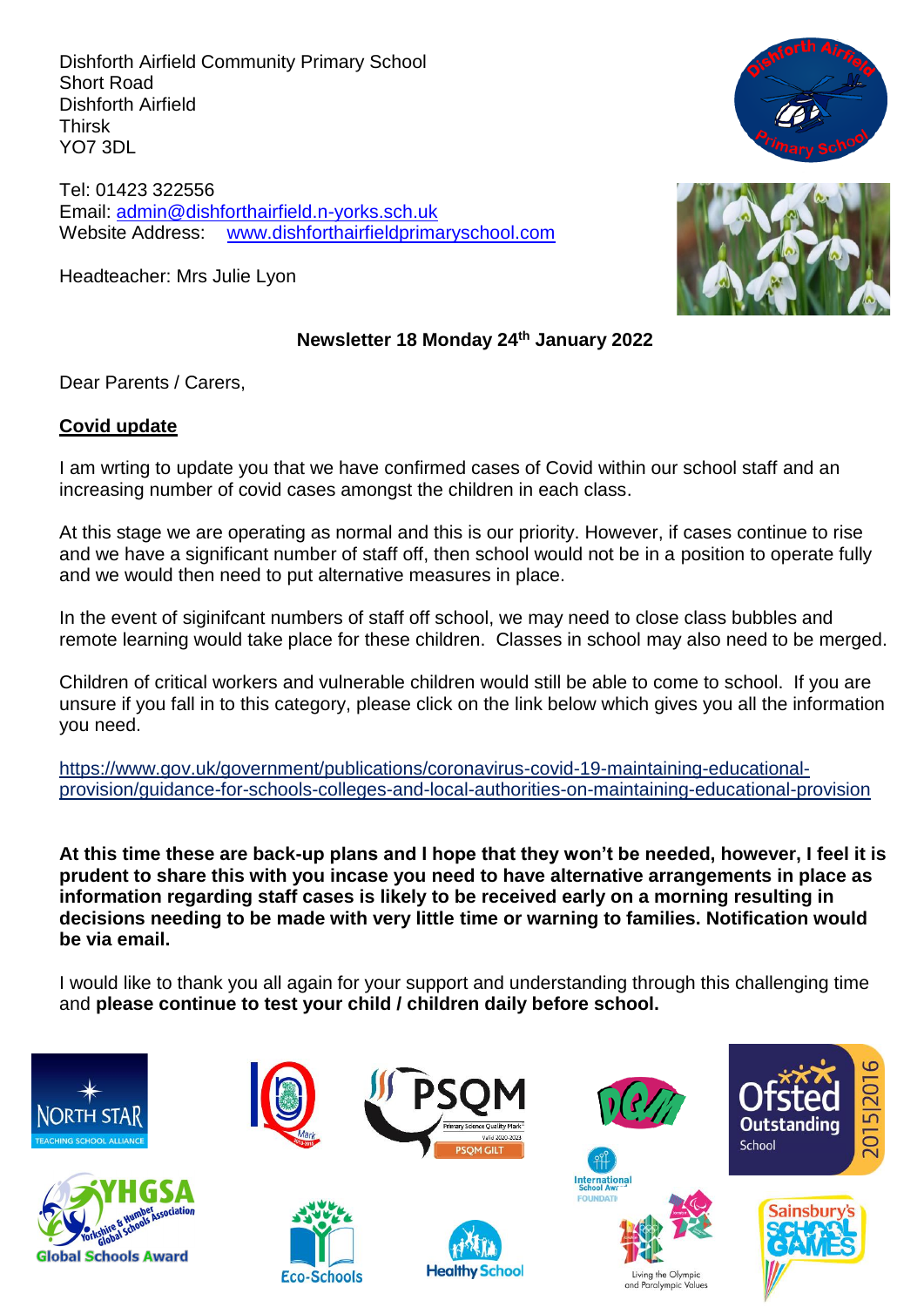### **Class News:**

Every week the classes will share the highlights of what they have been learning about with our families:

**EYFS –** This week in the EYFS we have been looking at the story of "The Three Little Pigs". We looked at the different materials the three little pigs used to build their houses and we talked about which material was the best and why. We then had a go at using the different construction equipment within the classroom to build our own houses. In our numeracy work we have been comparing the size of different objects using language such as shortest, tallest, biggest, smallest. We have also explored weight, using the bucket scale to compare the weight of two different objects to find which is the heaviest and which is the lightest.

**Year 1 and 2 –** This week the children have been continuing their learning about collage, The Great Fire of London and constructing with paper. They have also been making music with glockenspiels and have performed via Zoom for the whole school.

**Year 3 and 4 –** This week we have been learning all about different types of rocks in our Science lesson. We have also learnt about how metamorphic, igneous, and sedimentary rocks are formed and enjoyed recreating these formation processes by using chocolate!

**Year 5 and 6 –** This week in Science we have been researching the planets in our solar system. We have been finding out about the different features of each planet such as: the diameter, distance from the sun, the average temperature and how long it takes to rotate on its axis. We will be creating different types of graphs to present our data.

### **School Dinners January**

The price for dinner is £2.75 per meal (£13.75 per week). The cost for the month of January is £55.00. Please ensure your Parent Pay account is up to date.

### **White Rose Maths – 1 minute-maths app – for information**

The writers of the maths scheme we use throughout school, White Rose Maths, have designed an app for use both in class and at home, called 1-Minute Maths. The app helps children build greater number confidence and fluency through targeted practice in engaging, one-minute chunks.

This first version of the app is aimed at Key Stage 1 pupils with individual one-minute tasks focusing on adding and subtracting – and on 'Subitising', the skill of instantly recognising the number of items in a group without counting. Multiplication and division are going to be added soon.

The app is free and is really useful for building number fluency and confidence and compliments the teaching strategies used in class – worth a look!

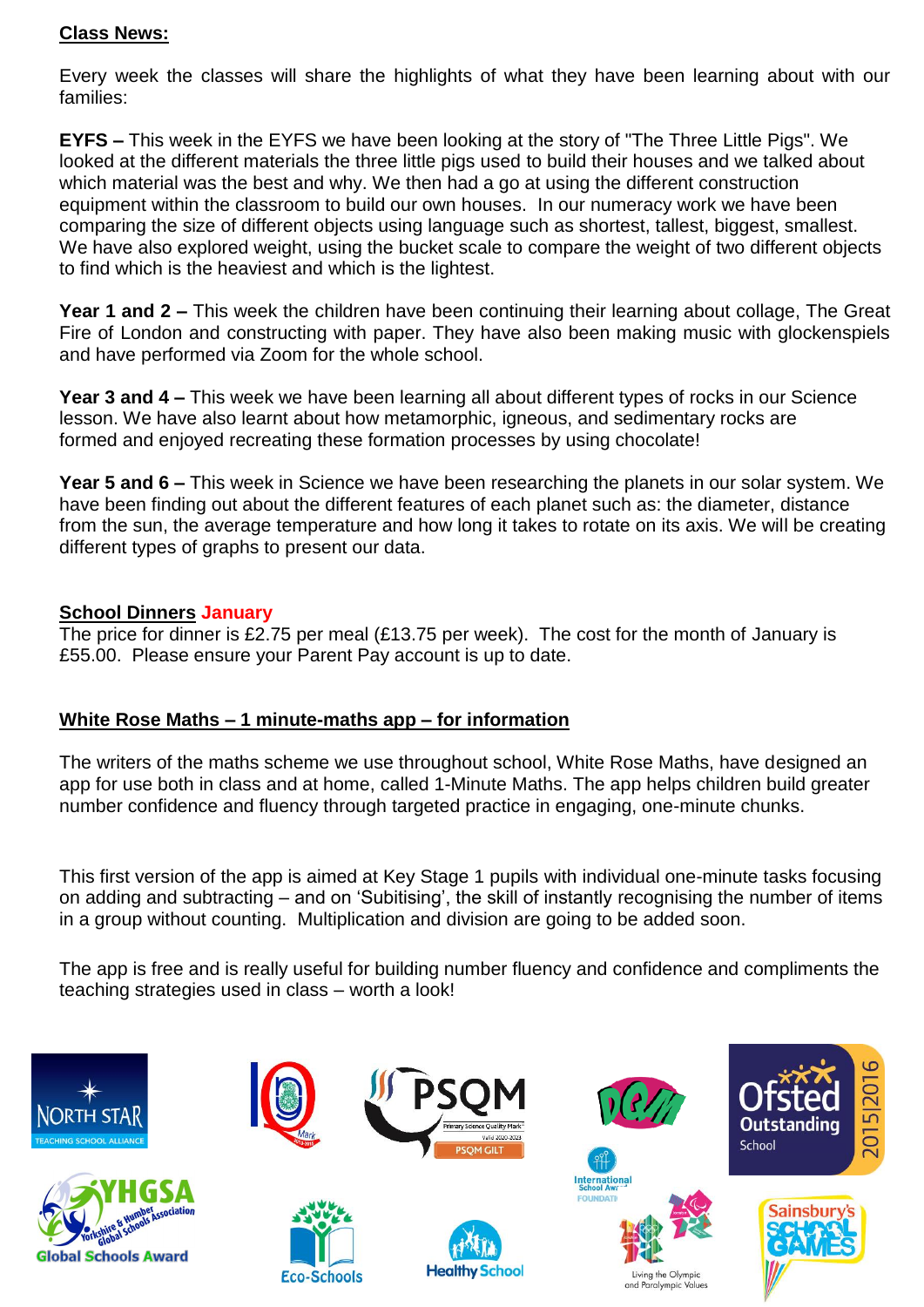# **Promotional Dinner – Chinese New Year – Thursday 3rd February**

Sweet and Sour Chicken Or Sticky Garlic and Honey Pieces with Oriental Vegetables, Red Dragon Rice, Peas and Sweetcorn

Sachima (Rice Cakes)

# **Promotional Dinner – Happy Valentine's Day – Monday 14th February**



Forever Yours Chicken Fajitas Or Be Mine Bean and Vegetable Burrito Whole Lotta' Love Potato Wedges, Crazy About You Carrots and Perfect Peas

Paris Shortbread Sandwich with City of Love Custard

# **Advance Notice – Wednesday 26th January – this Wednesday**

Due to the rearrangement of whole staff health and safety training, there will be no after school childcare club on Wednesday 26<sup>th</sup> January 2022. Apologies for any inconvenience this may cause, however due to the nature of the training it is important that every member of staff is up to date in this area and I do not anticipate any further disruption to the After School Childcare Club in the academic year.

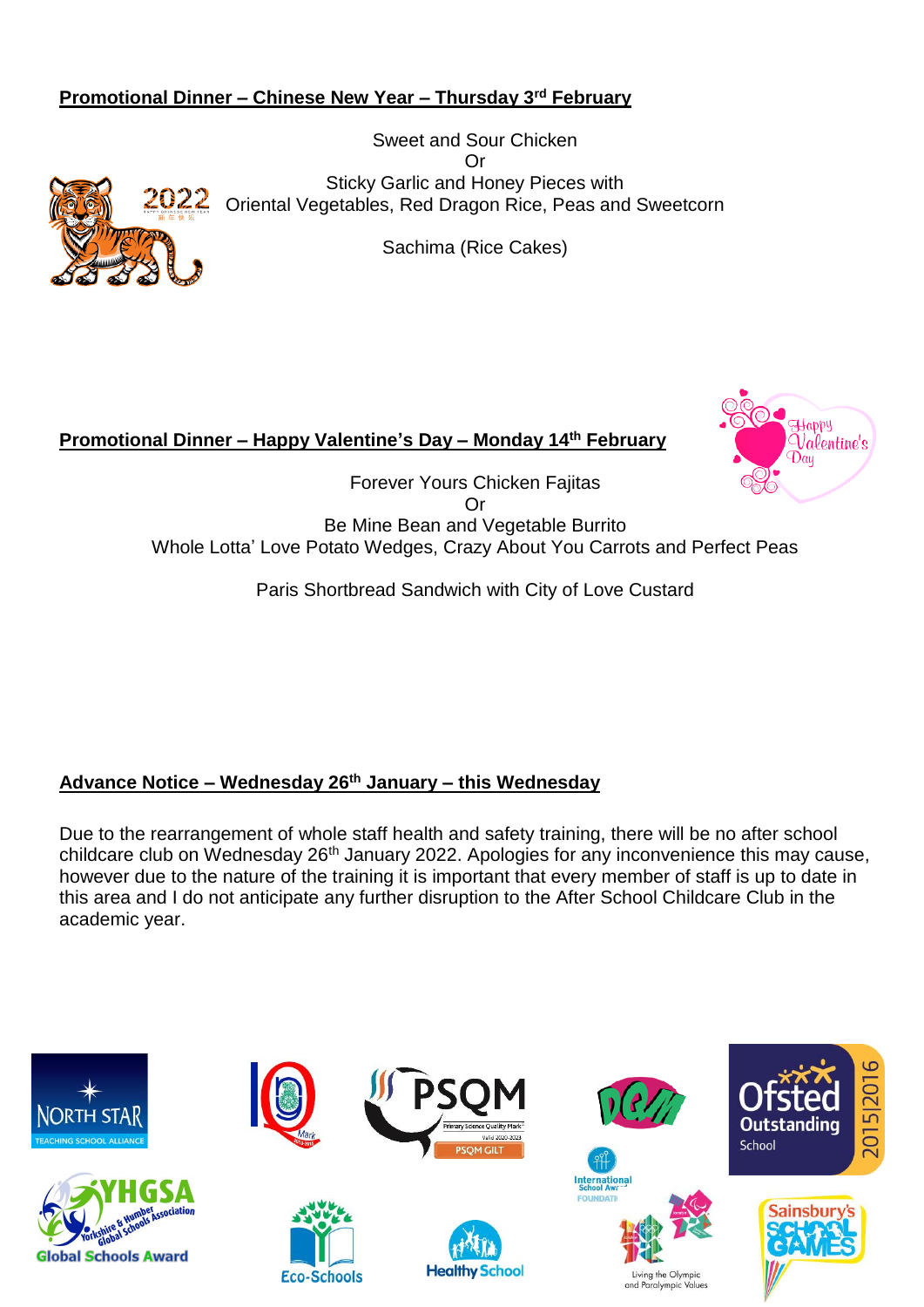# **AWARDS**

### **Celebration Assembly**

On Friday, we have our Celebration Assembly. This week the following children were given our weekly awards;

#### **Celebration Cup**

The cup this week goes to someone who has impressed us all with their attitude towards their learning and always tries their best.

This person is a kind and considerate friend and has a lovely sense of humour and fun.

You are a pleasure to have in our class and school.

Congratulations and well done to …

Ethan!



#### **Ribbons**

**EYFS** – The ribbon this week goes to someone who has demonstrated a good understanding of our story 'The Three Little Pigs'. They have been able to talk about the characters and describe what they are like. We have also been impressed with the sharing they have been doing in class too! Well done to

William!

**Year 1 / 2 –** This week the ribbon goes to someone who is a great role model in class. They always try their best and this week have challenged themselves in writing and maths demonstrating great resilience. They always have a smile and are always kind and helpful. Well done, Zofia!

**Year 3 / 4** – This week the ribbon goes to someone who has worked tremendously hard on including a range of descriptive features such as similes and metaphors in their writing. They have written a wonderful setting description which creates a vivid picture in the readers mind. Well done to Madie B!

**Year 5 / 6** – This week, the ribbon goes to someone who has impressed us in our music lessons. This person has been working hard to learn different notes and has taken on advice to improve their sound quality. This person is beginning to make a good sound whilst playing different tunes. Well done to Charlie!



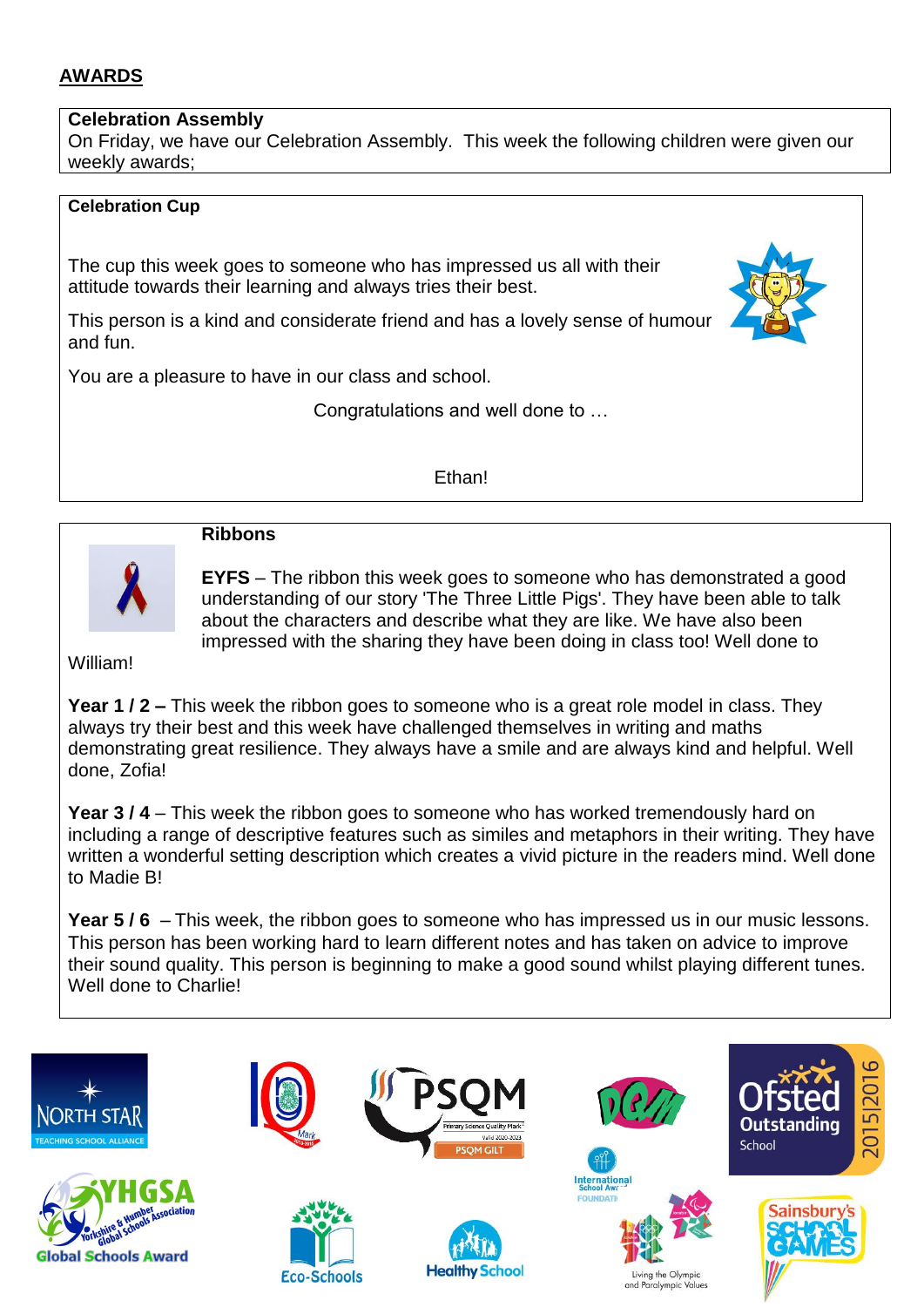#### **Values in Action**

This week our Values award goes to someone who has demonstrated our school values of resilience and respect by being a great friend to everyone. The values award goes to Alyssa M who was nominated by Felicity.



Well done, Alyssa!

# **Attendance**

Good attendance at school is key to your child's progress.

| Week Commencing 17th January 2022 |                 |          |                 |  |  |  |
|-----------------------------------|-----------------|----------|-----------------|--|--|--|
| <b>Reception</b>                  | <b>Year 1/2</b> | Year 3/4 | <b>Year 5/6</b> |  |  |  |
| 86%                               | 96%             | 88%      | 77%             |  |  |  |

Kind regards,

Mrs Julie Lyon Head Teacher